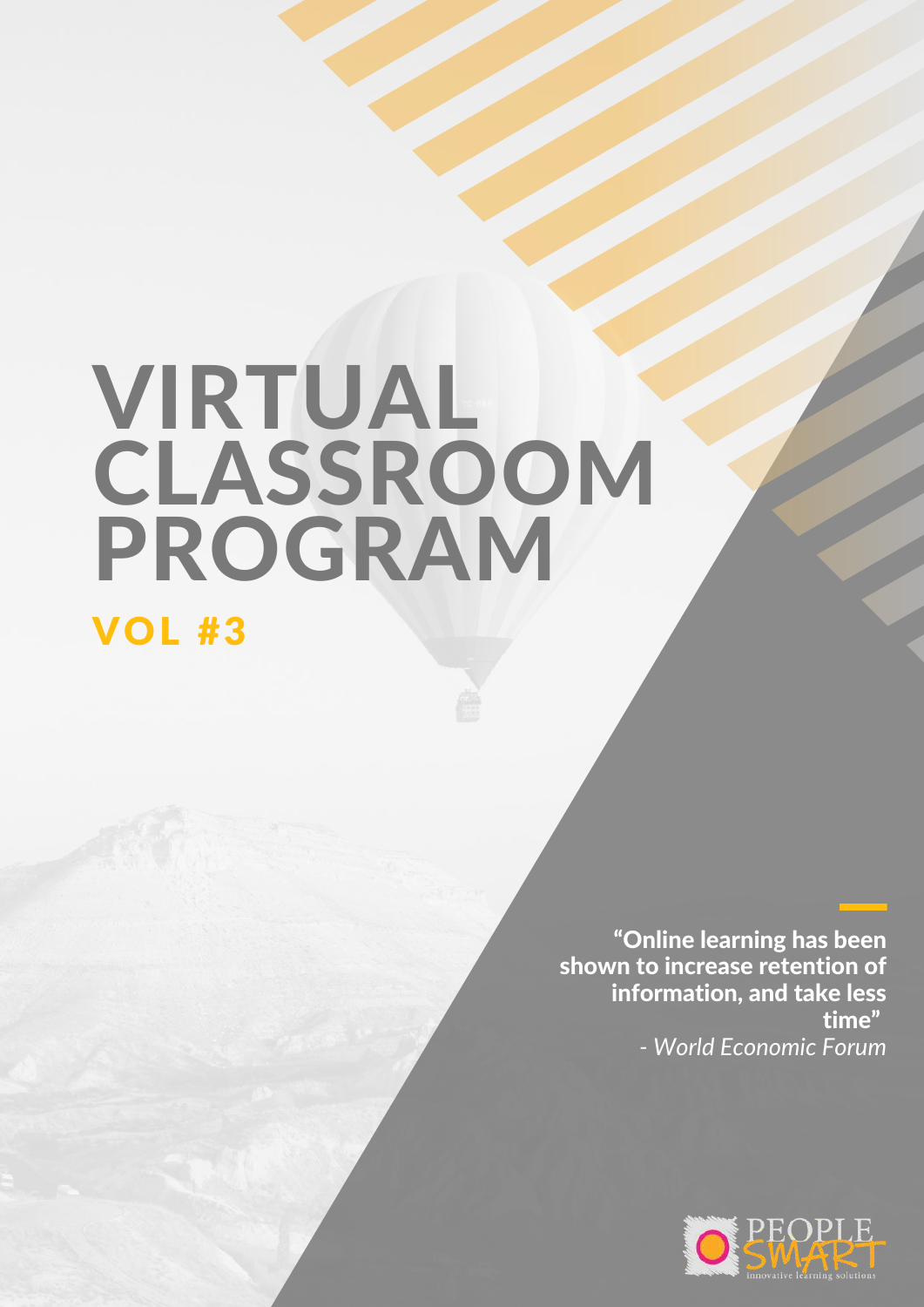# Virtual Classroom program - Vol 3

*Virtual learning is becoming a vital driver of sustained learning and development activities with predictions that "the training paradigm will change—online training will no longer support physical and classroom training; rather, physical training will be a support for virtual training". PeopleSmart's latest range of high impact virtual learning offers is here with highly relevant topics and programs.*

#### EMOTIONALLY INTELLIGENT LEADERSHIP

*Development program & skills based on the latest neuroscience*

#### Leading with Emotional Intelligence –

development journey of 6 x 90' Boost essential leadership skills for 2020 and beyond, build critical emotional intelligence behaviours. A comprehensive learning journey for leaders, managers and human capital professionals.

- Discover emotionally intelligent leadership
- Emotionally intelligent decision making
- Create the conditions for empowerment  $\&$ growth
- Build your self-awareness and authenticity
- Building resilience for self and others

*Includes Genos EI Leadership Assessment*





Motivation and Neuroscience – 90' Learn how to trigger intrinsic motivation understanding and applying insights into the human brain.

- Understand and apply neuroscience of motivation
- CARE model for application with teams and individuals

*'In leadership developing emotional intelligence makes a big difference to the impact we have on others – how we motivate, inspire and develop those we lead.'*

Dr B Palmer, Genos International

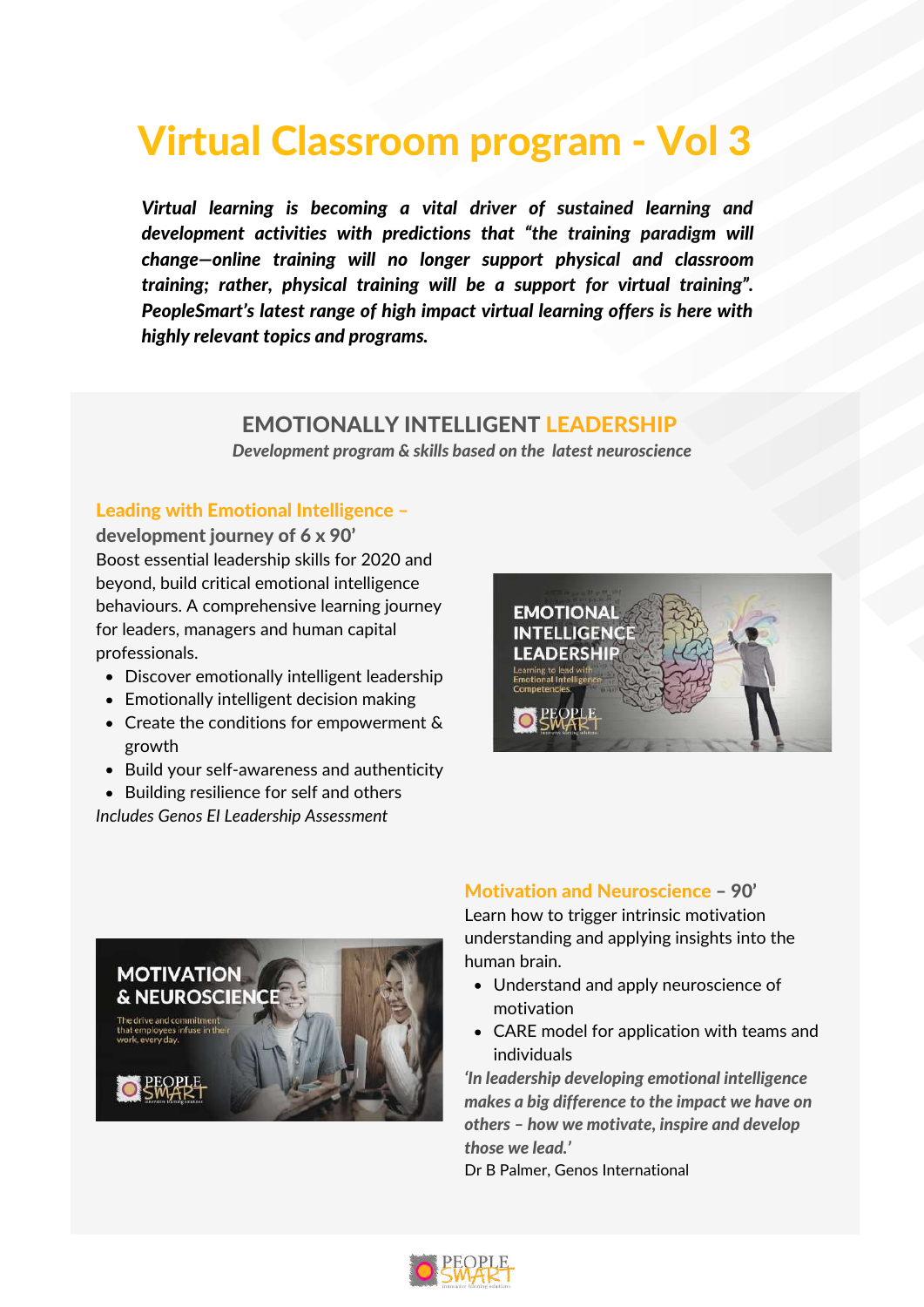#### Tackling the Three-Headed Change Monster

#### *Vital skills for leaders and managers in transformations*

*3 x 90' interactive virtual learning sessions for change leaders and managers building vital skills to lead transformations effectively, with empathy and impact. Individual or as a program learning journey.*

#### Module 1: Managing Organisational Level Change

- Understand the main challenges of leading change at an organizational level
- Craft successful change programs with proven frameworks for change management (Kotter, Beer & Nohria)

#### Module 2: Managing change in Teams

- Our Iceberg is Melting the dynamics in teams during change
- Effective communication and the balance of empathy

#### Module 3: Managing Self Change

- Lead Change being a role model
- To make change happen you need to start small Tiny Habits for change



#### Transitioning into Retirement

*Prepare to take control of the new stage in life*

#### $1x$  60' + 4x 90' learning journey

This program provides a transition to the retirement process and helps future retirees create a retirement action plan that also benefits the team they leave.

- Understand the unique challenges of this transition and prepare yourself and others around you
- Growth strengths & strategies for lifelong learning
- Networking & Relationship building skills for continued connectedness

Future me! – Build an individual action plan

#### PowerUp Speed Learning *- New!*

#### *PowerUp – Say "No!" – serenely*

#### 30 'virtual power learning + 60' coaching

Fast-paced, highly individualised learning & coaching in small groups, when new strategies for high impact and time for learning are precious. Fundamental insights combined with powerful practice & expert tips.

- Establish healthy boundaries whilst maintaining productive relationships with others.
- Fundamental insights on emotions and empathy & simple structure tool to say 'No'
- Manage communication traps & build confidence



*More PowerUps to come soon – watch this space!*

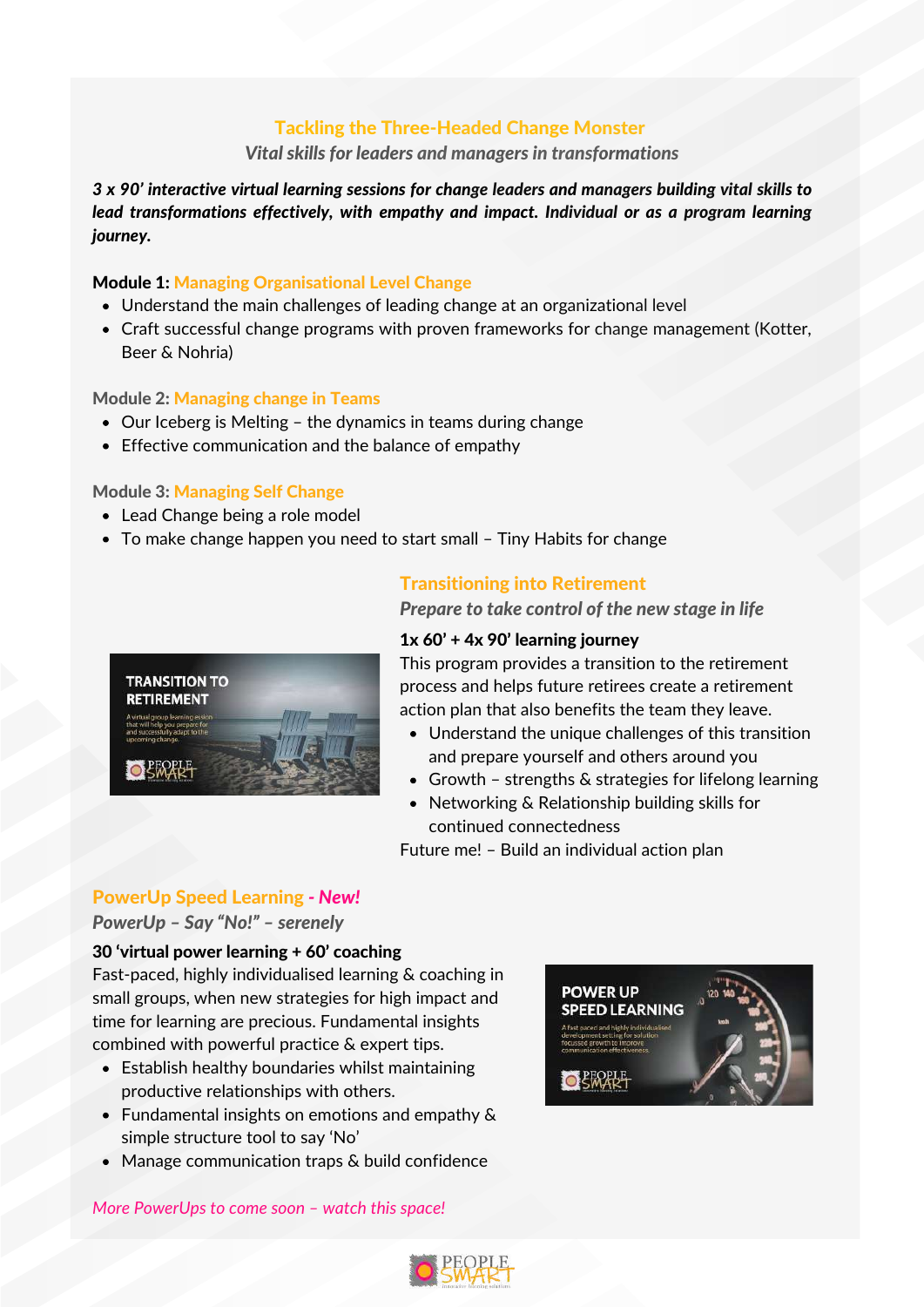#### Mentoring for Women

#### *12 months' interactive learning journey for Mentors & Mentees*

Build up your pipeline of female talent in a cost-effective and sustainable manner.

- 7 x 90' interactive virtual classrooms with parallel learning paths for both mentors and mentees.
- Matching of Mentees with best-fit Mentor
- Parallel development & learning for Mentors & Mentees
- Build internal skills & development tools.

Fast track diversity & inclusion efforts to real results

#### Customer Service Excellence

#### *7 modules to build skills and mind-sets for staff and team coaches*

Cost-effectively boost people-based customer service & front-line coaching capability in your organisation. Build skills & techniques used by award-winning contact centres, practice with own examples. Modules are available individually or as part of a full program.

#### 5 Front line Staff Modules (90' each)

Mindset, Your Voice, Advanced Rapport Skills, Effective Complaint Handling, Generating Business 2 Modules for Team & Front-Line Coaches

Coaching & Feedback Skills, AHT & CSAT know-how

#### Making an Impact

*Growing personal effectiveness and skills for results*

## Advanced Negotiation Skills – Get what you want from a negotiation - 4 x 90' in-depth

development program

Nourish and manage relationships with different stakeholders & achieve satisfactory results when stakes are high.

- Prepare Stakeholder map and Structure plan
- Set your strategy, objectives and boundaries
- Create value & dealing with emotions
- Negotiation tactics and Execution

Participants use own negotiations to apply tools and concepts & prepare for their individual scenario in the program.

#### MANAGER ESSENTIALS

*Core skills and tools for confident line management (8-12 learners)*

#### Delegation for Empowerment – 120'

Create the right environment to grow accountability and empower for more creativity and performance.

- Understand how empowerment increases impact potential
- Learn how to use easy 3 factors & 4 requirements tools for powerful delegation

#### Making faster Decisions – Purpose and Value-based Leadership – 2 x 120'

Enhance the sense of direction and create a climate of trust and engagement to deliver results smoothly.

- Connect a shared purpose with your organization's values.
- Learn how to deal with difficult decisions and foster business ethics to build trust